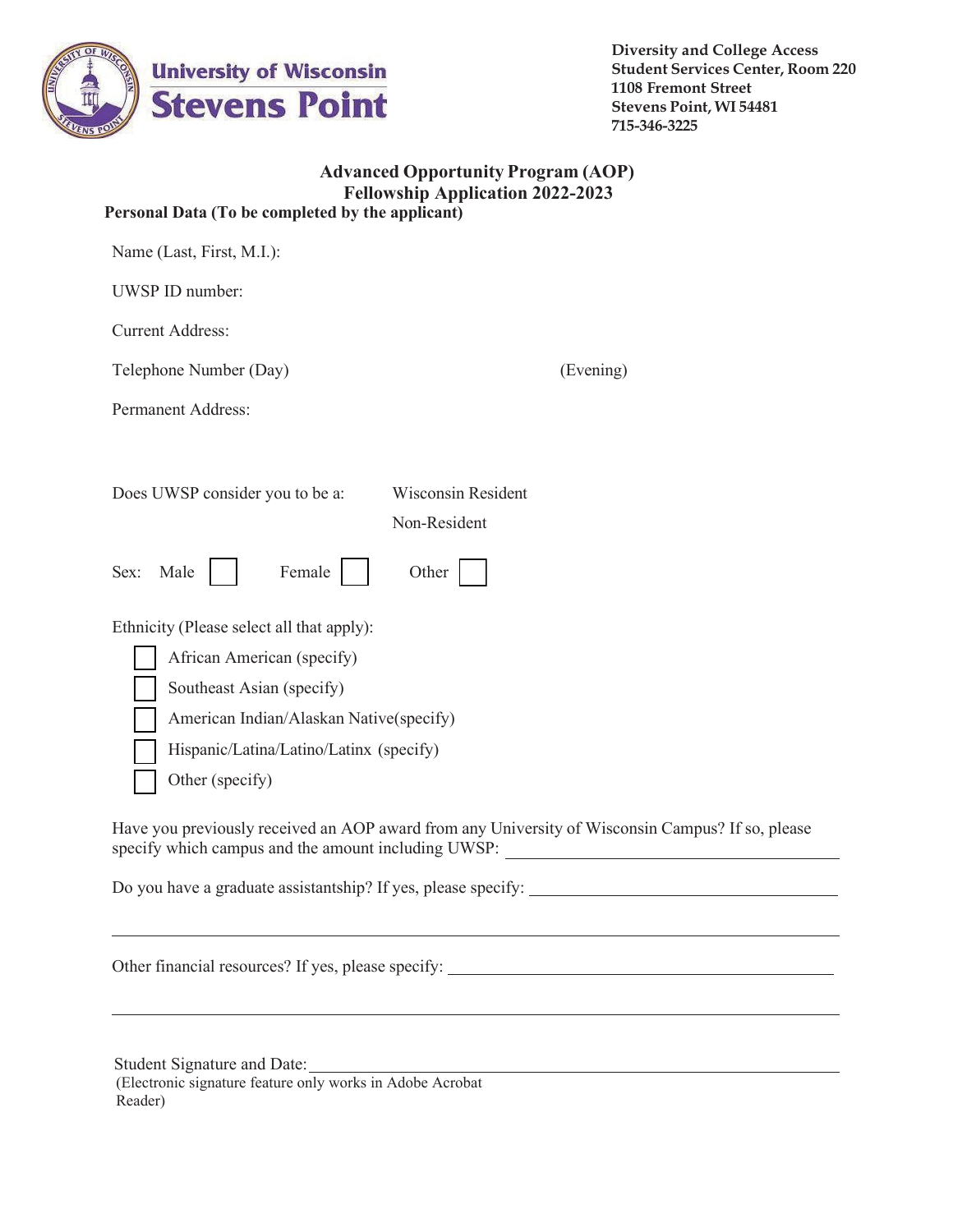

## **Advanced Opportunity Program (AOP) Fellowship Application 2022-2023**

#### **I. Academic Information:**

|                                                                               |                                   |                                                              | Spring $2023$                   |                |  |
|-------------------------------------------------------------------------------|-----------------------------------|--------------------------------------------------------------|---------------------------------|----------------|--|
| Major/Graduate Degree Program                                                 |                                   |                                                              |                                 |                |  |
| Number of UWSP Graduate Credits Completed:<br>(For current Graduate students) |                                   |                                                              | Current Cum. GPA                |                |  |
|                                                                               |                                   | Previous Education. List all institutions you have attended: |                                 |                |  |
| <b>Institution</b>                                                            | <b>Major</b>                      | <b>Degree</b>                                                | <b>Date</b>                     | <b>Cum GPA</b> |  |
|                                                                               |                                   |                                                              |                                 |                |  |
| <b>Test Scores (If taken):</b>                                                |                                   |                                                              |                                 |                |  |
| <b>GRE/GMAT</b>                                                               | Date                              | Score                                                        | Percentile                      |                |  |
| General:                                                                      | Verbal:                           | Quantitative:                                                |                                 | Analytical :   |  |
| Other Exam:                                                                   | Name of Test:                     |                                                              |                                 |                |  |
| Date:                                                                         |                                   | Score:                                                       |                                 |                |  |
| П.                                                                            | <b>Miscellaneous Information:</b> |                                                              |                                 |                |  |
| Work Experience:                                                              |                                   |                                                              |                                 |                |  |
| <b>Name of School/Company</b><br>Date(s)                                      |                                   |                                                              | <b>Exact Nature of Position</b> |                |  |
|                                                                               |                                   |                                                              |                                 |                |  |
|                                                                               |                                   |                                                              |                                 |                |  |
|                                                                               |                                   |                                                              |                                 |                |  |
|                                                                               |                                   |                                                              |                                 |                |  |
|                                                                               |                                   |                                                              |                                 |                |  |
| Awards, Honors, Publications (during college career):                         |                                   |                                                              |                                 |                |  |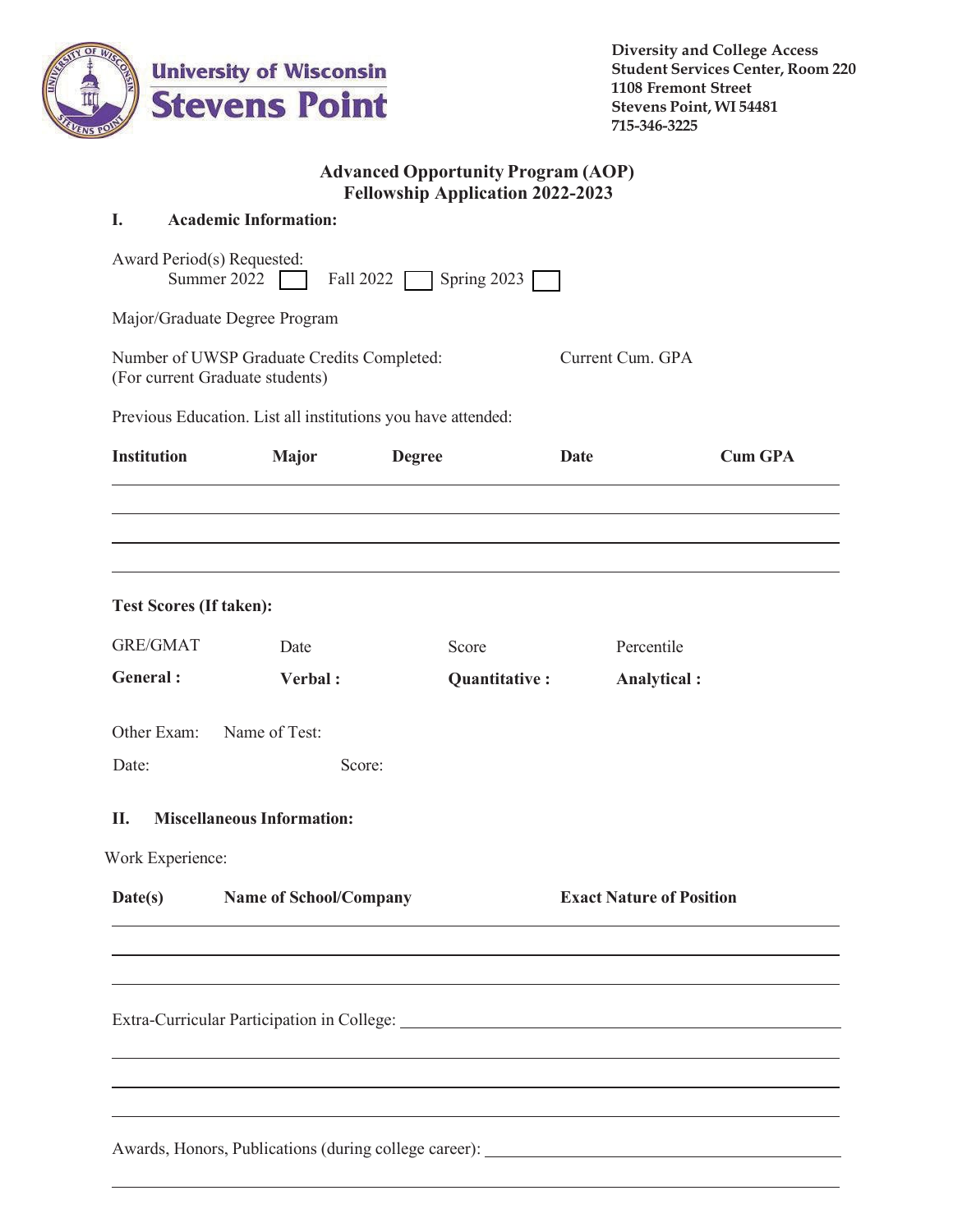

**Diversity and College Access Student Services Center, Room 220 1108 Fremont Street Stevens Point, WI 54481 715-346-3225**

# **Advanced Opportunity Program (AOP) Fellowship Application 2022-2023**

| Ш.               | <b>Miscellaneous Information:</b>                     |                                 |  |  |  |
|------------------|-------------------------------------------------------|---------------------------------|--|--|--|
| Work Experience: |                                                       |                                 |  |  |  |
|                  | Date(s) Name of School/Company                        | <b>Exact Nature of Position</b> |  |  |  |
|                  |                                                       |                                 |  |  |  |
|                  |                                                       |                                 |  |  |  |
|                  |                                                       |                                 |  |  |  |
|                  | Awards, Honors, Publications (during college career): |                                 |  |  |  |
|                  |                                                       |                                 |  |  |  |